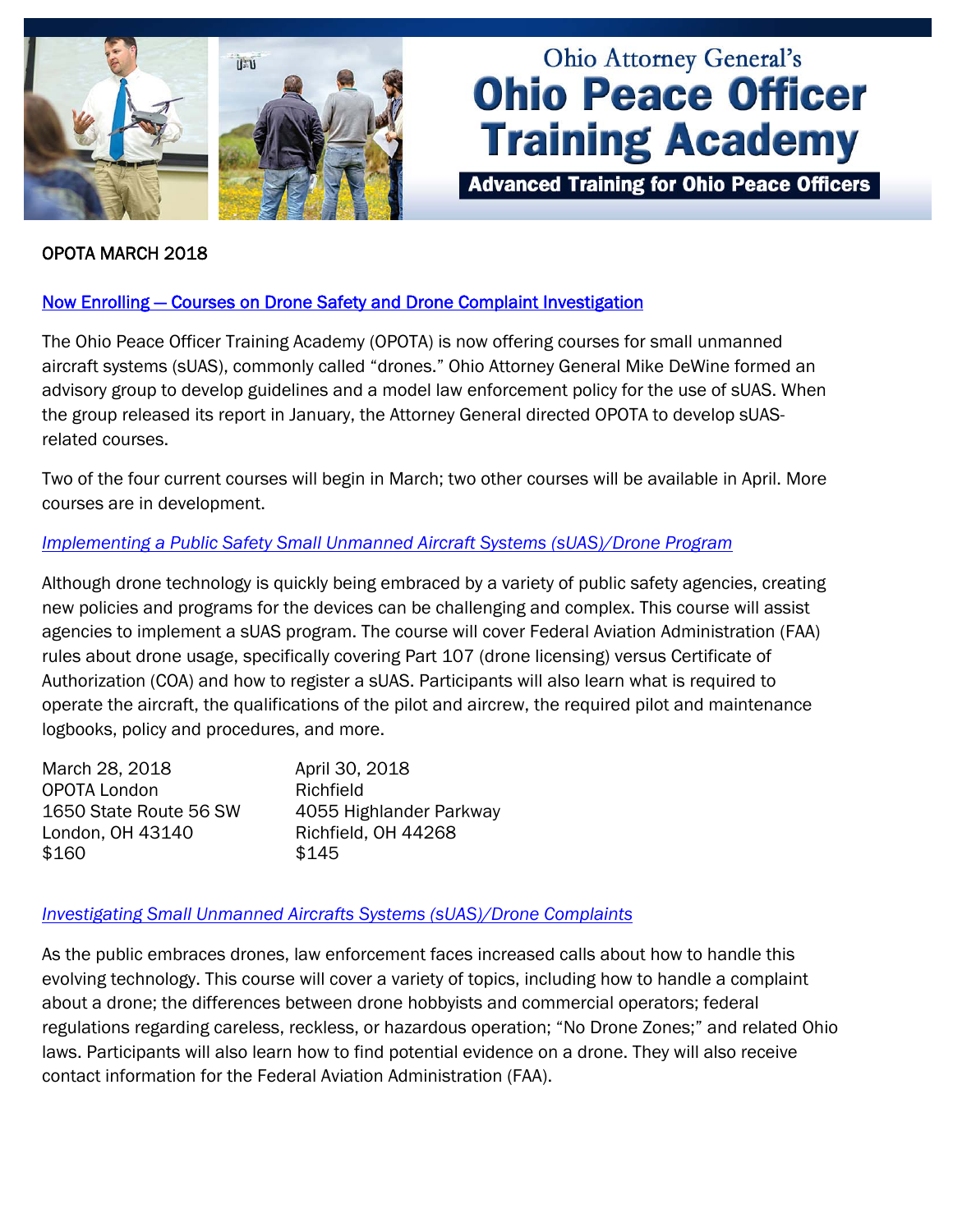NOTE: Only law enforcement officers, prosecutors, law directors, legal advisers, and judges can attend this course.

| March 29, 2018         | May 29, 2018           |
|------------------------|------------------------|
| OPOTA London           | OPOTA London           |
| 1650 State Route 56 SW | 1650 State Route 56 SW |
| London, OH 43140       | London, OH 43140       |
| \$135                  | \$135                  |

# [Learn More About Human Trafficking](http://www.ohioattorneygeneral.gov/Media/Newsletters/Ohio-Peace-Officer-Training-Academy-email-newslett/March-2018/Learn-More-About-Human-Trafficking)

Human trafficking is no longer limited to certain areas or cities. Its negative effects can spread through communities, impacting surviving victims, schools, law enforcement, and others. The four-hour interactive course, [Human Trafficking: Basic Overview](http://www.ohioattorneygeneral.gov/Law-Enforcement/Ohio-Peace-Officer-Training-Academy/Course-Catalog/Course-Search.aspx?searchtext=human+trafficking&searchmode=exactphrase), will review the crimes that comprise human trafficking and examine some of its causes and effects. In addition, participants will explore the mindset of perpetrators and the perspective of human trafficking victims. Participants will also learn the signs of human trafficking, how victims are targeted, and what to consider when reporting on and investigating this crime. Finally, the facilitator will review Ohio laws that assist law enforcement and nongovernmental agencies with fighting trafficking.

| April 18, 2018 | Aug. 9, 2018  |
|----------------|---------------|
| 8 a.m. – noon  | 8 a.m. – noon |

OPOTA London 1650 State Route 56 SW London, OH 43140 Cost: \$65

# [Develop as a Tactical Team Leader](http://www.ohioattorneygeneral.gov/Media/Newsletters/Ohio-Peace-Officer-Training-Academy-email-newslett/March-2018/Develop-as-a-Tactical-Team-Leader)

New and current SWAT or Special Response Team (SRT) leaders responsible for an entry team or other sub-element of a tactical team will review the responsibilities of a team leader during preplanned and hasty operations. [Tactical Team Leader Development](http://www.ohioattorneygeneral.gov/Law-Enforcement/Ohio-Peace-Officer-Training-Academy/Course-Catalog/Course-Categories/Special-Operations-Courses#OPOTA741) is a three-day course with inclass assignments and simulated operations. In-class work will include discussions about the legal, tactical, and training issues related to law enforcement tactical operations. In addition, students will plan, brief, and conduct simulated operations. Each participant will rotate through various positions during operations, so every student gets the chance to make decisions as the tactical operation team leader.

Course prerequisites: Basic SWAT Course (OPOTA, Ohio Tactical Officers Association, or other equivalent 40-hour basic SWAT course)